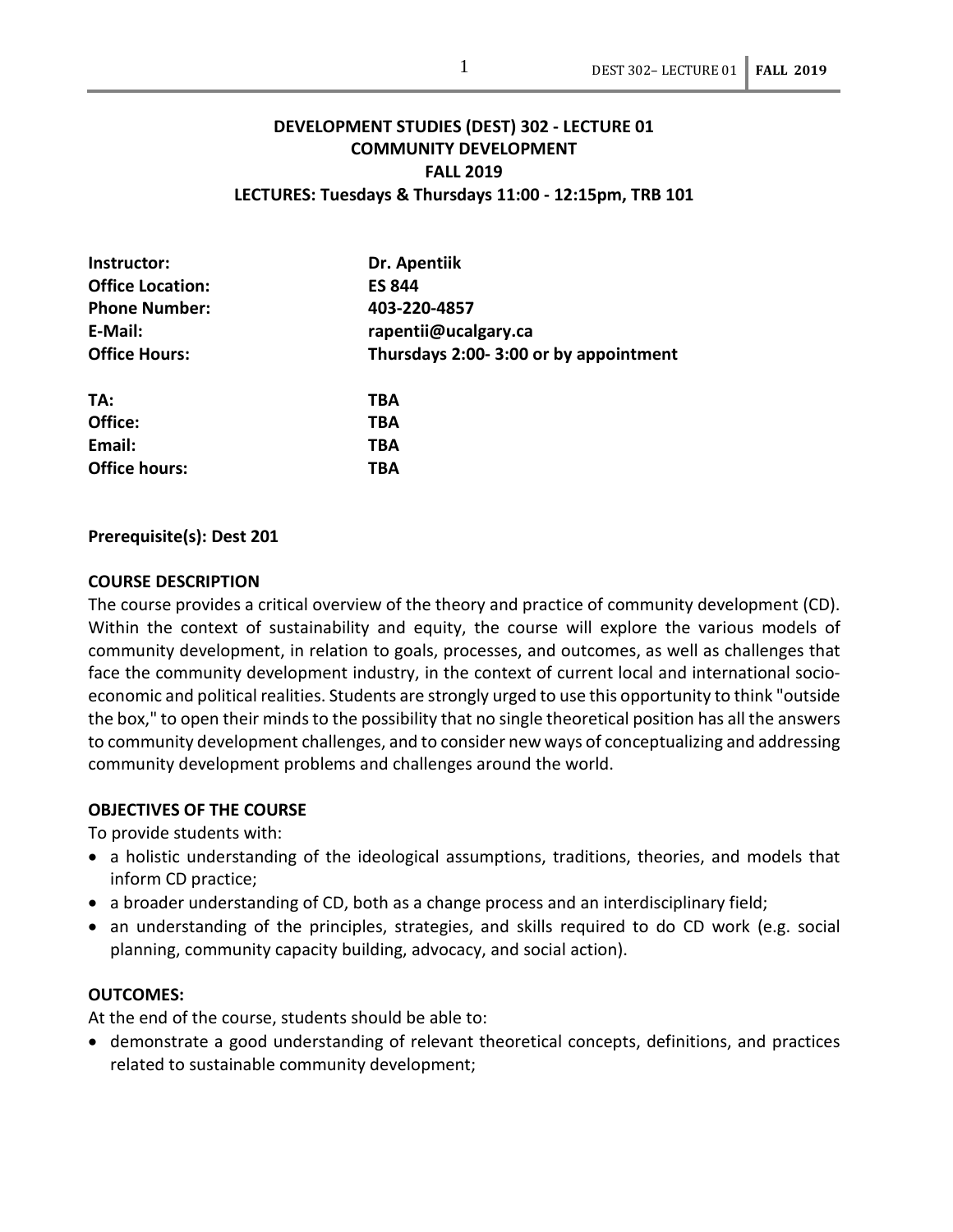- demonstrate a holistic understanding of the community development process, as well as the knowledge and skills required to develop and implement a community development project;
- apply the principles, strategies, and skills required to do CD work (e.g. social planning, community capacity building, advocacy, and social action) with diverse communities;
- relate theories and concepts to an analysis of how communities work for social change and social justice.

# **REQUIRED TEXTBOOKS AND READINGS**

Phillips, R. and Pittman, R. (2018) (Eds.). *An introduction to community development*. Routledge.

## **Additional recommended books will be available through D2L**.

- Binswanger-Mkhize, H. P., de Regt, J. P., & Spector, S. (2010) (Eds.). *Local and community driven development: moving to scale in theory and practice*. World Bank Publications.
- Curtis, A. (2010). *The Well-Connected Community: A Networking Approach to Community Development. Second Edition*.

**Note:** Classes are largely discursive in nature, and PowerPoints would be very rarely used, if at all. Please do all readings prior to class.

## **USEFUL RESOURCES (JOURNALS & WEB SOURCES)**

- Community Development Journal
- The Journal of Rural and Community Development (JRCD)
- Journal of the Community Development Society
- Canadian Journal of Development Studies
- Development and Change
- Journal of Development in Practice
- Journal of Development Studies
- Journal of International Development
- The Coady International Institute's Marie Michael Library: <http://www.stfx.ca/institutes/coady/coady-library/text/development.html>

## **ASSIGNMENTS AND EVALUATION**

|                             | Weight | Due Date                         |
|-----------------------------|--------|----------------------------------|
| <b>First in-class test</b>  | 40%    | Oct. 3, 2019                     |
| <b>Second in-clast Test</b> | 40%    | <b>November 7, 2019</b>          |
| <b>Team/Group Projects</b>  | 20%    | Nov. 26 & 28 to Dec. 3 & 5, 2019 |

## **All assignments must be completed in order to pass the course**

#### **Test 1 (40%): Oct. 3, 2019**

This is a closed-book exam, designed to test your grasp of conceptual issues relating to broad themes of the course. This means you must read the material covered in lectures, seminars, and textbook up to the date of the exam. The best way to prepare for this exercise is to read and reflect on the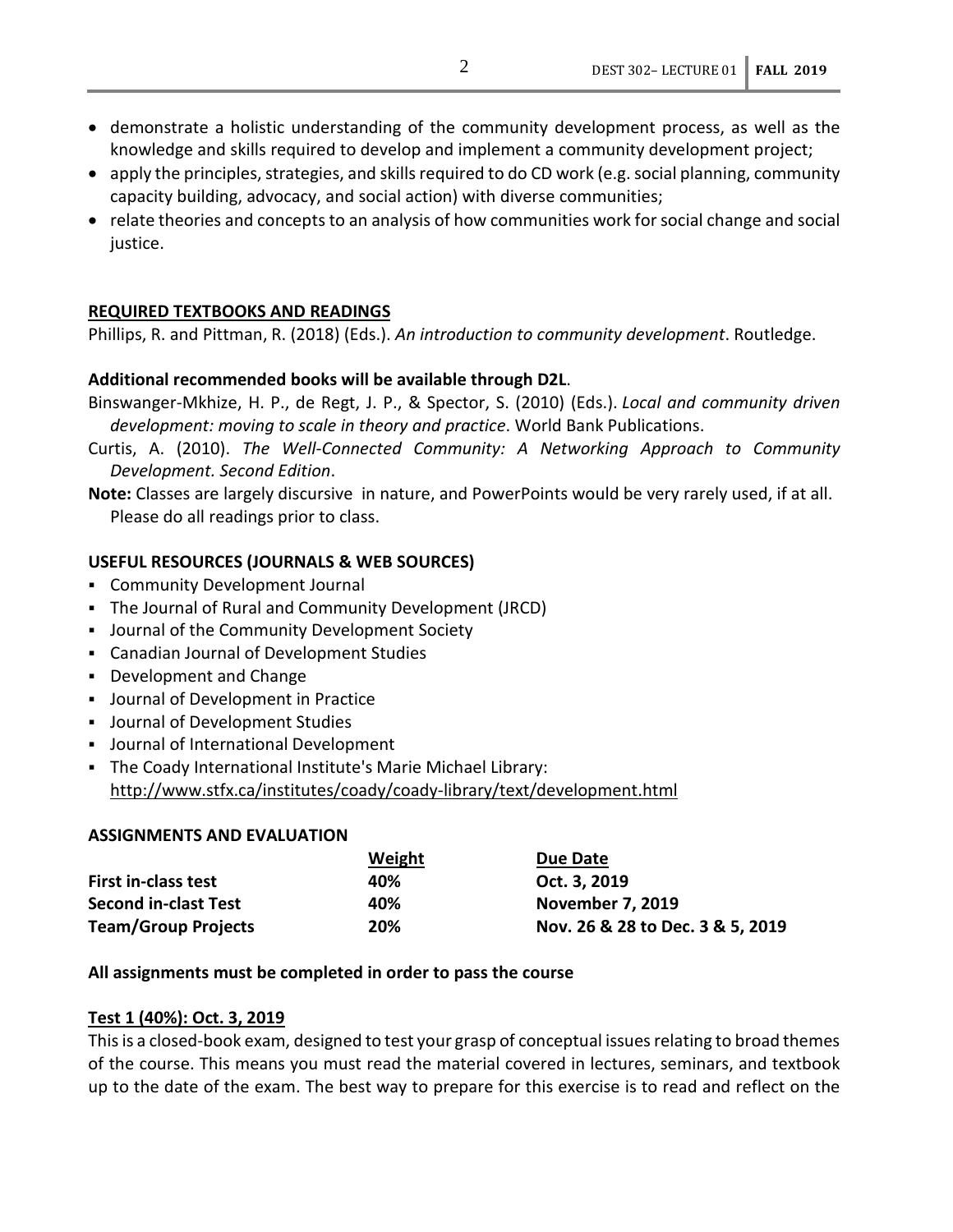lectures, tutorials, and course readings. Exams will also cover lectures by guest speakers and information from videos/films shown in the class.

*Structure of exam*: Multiple choice questions are precluded. Questions may be straight essays, short answer types, or a combination of both. These details will be communicated in advance of the test date.

#### **Test 2 (40%): Nov. 7, 2019**

This test will take the same format as Test one.

**Please note: no alternate dates for both tests will be provided unless the student has been legitimately excused. All missed exams will be in long-essay format.** 

**Team Project (20%): Nov. 26 & 28 to Dec. 3 & 5:** An important part of both academic training and practical community development work is co-operation and collegiality (i.e. respect and support for colleagues' work). As such the group project is a critical component of the course. Members of the group will identify a community development project, and either evaluate the project performance or design an entirely new community development project of their choice. It is important that you consult the instructor if you are in doubt about your team's choice of project.

The group presentation is an opportunity to share your ideas. The date and schedule of the presentations will be posted on D2L. It is imperative that you time your presentation in advance - to learn the skills of preparing timed presentations and as a courtesy to the other presenters. During presentations, there will be someone delegated with the task of keeping time and giving you a oneminute notification as your time allocation elapses. Your classmates are expected to ask questions and provide suggestions after your presentation.

**Note:** The presentation takes semi-informal format. The group will submit a collective executive summary of the presentation to the instructor immediately after they presented (details to be discussed in class). The executive summary is worth 10 point. This means the actual in-class verbal presentation is 10 points (Total of 20 points)

Presentations will be assessed based on the following broad criteria: quality of the content (reasoned arguments and examples), verbal presentation, and other artistic appeals. Additional details would be discussed in class prior to the presentation. *It is important that the group members work together as team*, and as such the group presentation will be assessed partly on group dynamics, collegiality, and other factors that suggest that members actually worked collaboratively.

#### **POLICY FOR LATE ASSIGNMENTS**

Assignments submitted after the deadline may be penalized with the loss of a grade (e.g., A- to B+) for each day late.

## **NOTE:**

1. It is the student's responsibility to keep both a hard copy and an electronic copy of each assignment submitted. Students should be prepared to provide a second copy of their paper if requested, and students who cannot provide a second copy of their essays may risk receiving a zero grade for this portion of the course.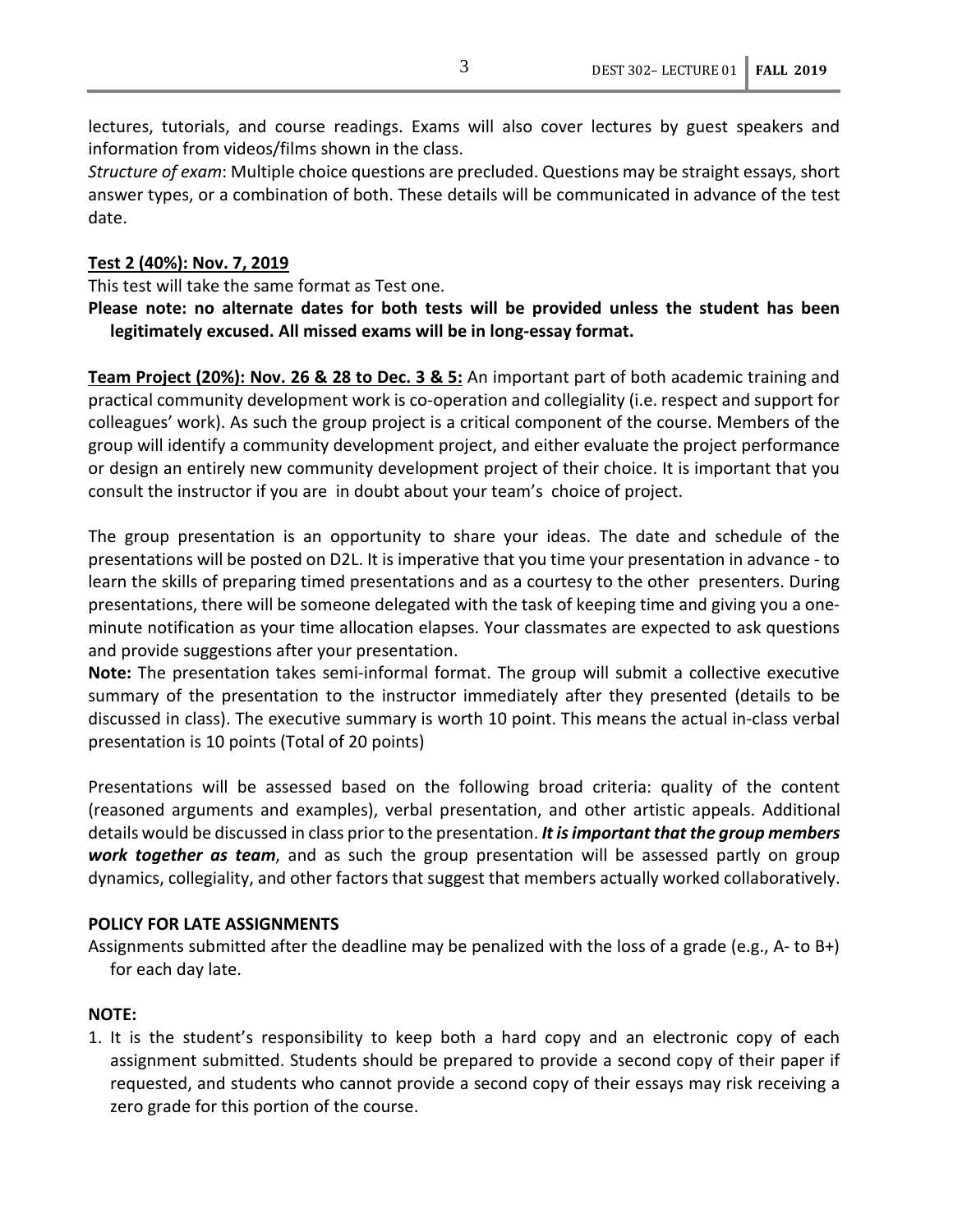- 2. All written assignments (including, although to a lesser extent, written exam responses) will be assessed at least partly on writing skills. Writing skills include not only surface correctness (grammar, punctuation, sentence structure, etc.) but also general clarity and organization. Research papers must be properly referenced
- 3. Extensions will only be granted under extraordinary circumstances, not including having too much other work to do. If late assignments are handed in at the Department of Anthropology and Archaeology Office (ES 620), please ensure that they are signed and dated.
- 4. *If you are unclear on any aspect of the course, please feel welcome to discuss it with the course instructor.*

#### **GRADING SYSTEM**

The following grading system is used.

| The following grading system |               |
|------------------------------|---------------|
| <b>Grading Scale</b>         |               |
| $A+$                         | $94.9 - 100$  |
| A                            | $89.9 - 94.8$ |
| A                            | $84.9 - 89.8$ |
| $B+$                         | $79.9 - 84.8$ |
| B                            | $74.9 - 79.8$ |
| $B -$                        | $70.9 - 74.8$ |
|                              | $66.9 - 70.8$ |
| $rac{C}{C}$                  | $62.9 - 66.8$ |
| $\overline{C}$               | $58.9 - 62.8$ |
| ID+                          | $54.9 - 58.8$ |

D  $\vert 49.9 - 54.8 \vert$ 

## **SCHEDULE OF LECTURES AND READINGS** (To be made available on **D2L.)**

#### **COURSE POLICIES AND PROCEDURES:**

49.8 and below

#### **1. Information on academic misconduct and the consequences thereof**

The University expects Students to conduct Academic Activities with integrity and intellectual honesty and to recognize the importance of pursuing and transmitting knowledge ethically. "Academic Misconduct" includes such things as Cheating, Falsification; Plagiarism, Unauthorized Assistance and failure to comply with exam regulations or an Instructor's expectations regarding conduct required of Students completing academic assessments. Academic Misconduct is a serious form of intellectual dishonesty with significant consequences. Students who participate in, or encourage the commission of, Academic Misconduct will be subject to disciplinary action which could include Probation, Suspension, or Expulsion from the University. For more information see the Student Academic Misconduct Policy:

[\(https://www.ucalgary.ca/policies/files/policies/student-academic-misconduct-policy.pdf\)](https://www.ucalgary.ca/policies/files/policies/student-academic-misconduct-policy.pdf)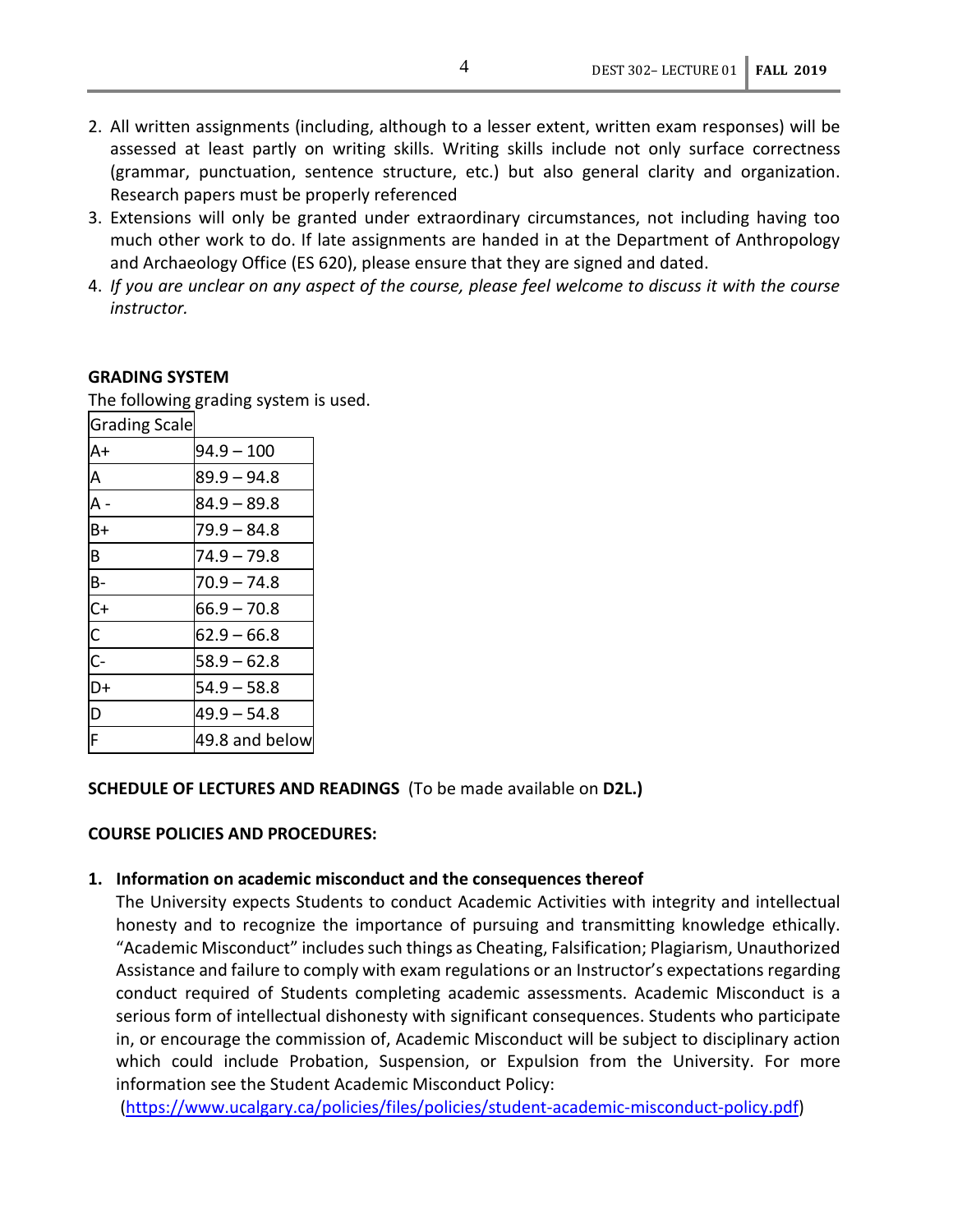# **2. Information on instructor intellectual property**

Lectures, demonstrations, performances, and any other course material provided by an instructor includes copyright protected works under the Copyright Act and all forms of electronic or mechanical recording of lectures, laboratories, tutorials, presentations, performances, electronic (computer) information, the duplication of course material, and to the translation of recordings or transcriptions of any of these materials to another form by electronic or mechanical means by students is not permitted, except.

- o As a formal accommodation as assessed by the Student Accessibility Services and only for individual private study and only at the discretion of the instructor.
- o With the permission of the instructor, students without a formal accommodation may audio record lectures, provided that the student and instructor sign a release form available from departmental and faculty offices. A copy of the Release form shall be retained by the instructor and by the department in which the course is offered. Any audio recording by students is permitted only for the purposes of private study by the individual student. Students may not distribute, email or otherwise communicate these materials to any other person.
- o For any other use, whether by duplication, transcription, publication, sale or transfer of recordings, written approval must be obtained from the instructor for the specific use proposed.
	- o Any use other than that described above (e.g. distributing, emailing or otherwise communicating these materials to any other person, constitutes academic misconduct and may result in suspension or expulsion.
	- o Students are encouraged to make notes of classroom discussions, lectures, demonstrations etc.
	- o

# 3. **Information on the Freedom of Information and Protection of Privacy Act**

The University of Calgary is committed to protecting the privacy of individuals who work and study at the University or who otherwise interact with the University in accordance with the standards set out in the Freedom of Information and Protection of Privacy Act. The Department of Anthropology and Archaeology keeps exams and any term work not picked up for a minimum of one year after which it is destroyed. Please refer to the following link for detailed information:<http://www.ucalgary.ca/legalservices/foip>

# **4. Information about Academic Accommodations**

**Note**: It is the student's responsibility to request academic accommodations according to the University policies [\(ucalgary.ca/access/accommodations/policy\)](https://ucalgary.ca/access/accommodations/policy) Students requesting an Accommodation on the basis of Disability are required to register with Student Accomodation Services (SAS) by submitting a Request for Accommodation in accordance with the Procedure for Accommodations for Students with Disabilities

[\(https://www.ucalgary.ca/policies/files/policies/procedure-for-accommodations-for-students](https://www.ucalgary.ca/policies/files/policies/procedure-for-accommodations-for-students-with-disabilities.pdf)[with-disabilities.pdf\)](https://www.ucalgary.ca/policies/files/policies/procedure-for-accommodations-for-students-with-disabilities.pdf). SAS will issue a Letter of Accommodation which must be presented to either designated contact person within the Department or the appropriate Instructors within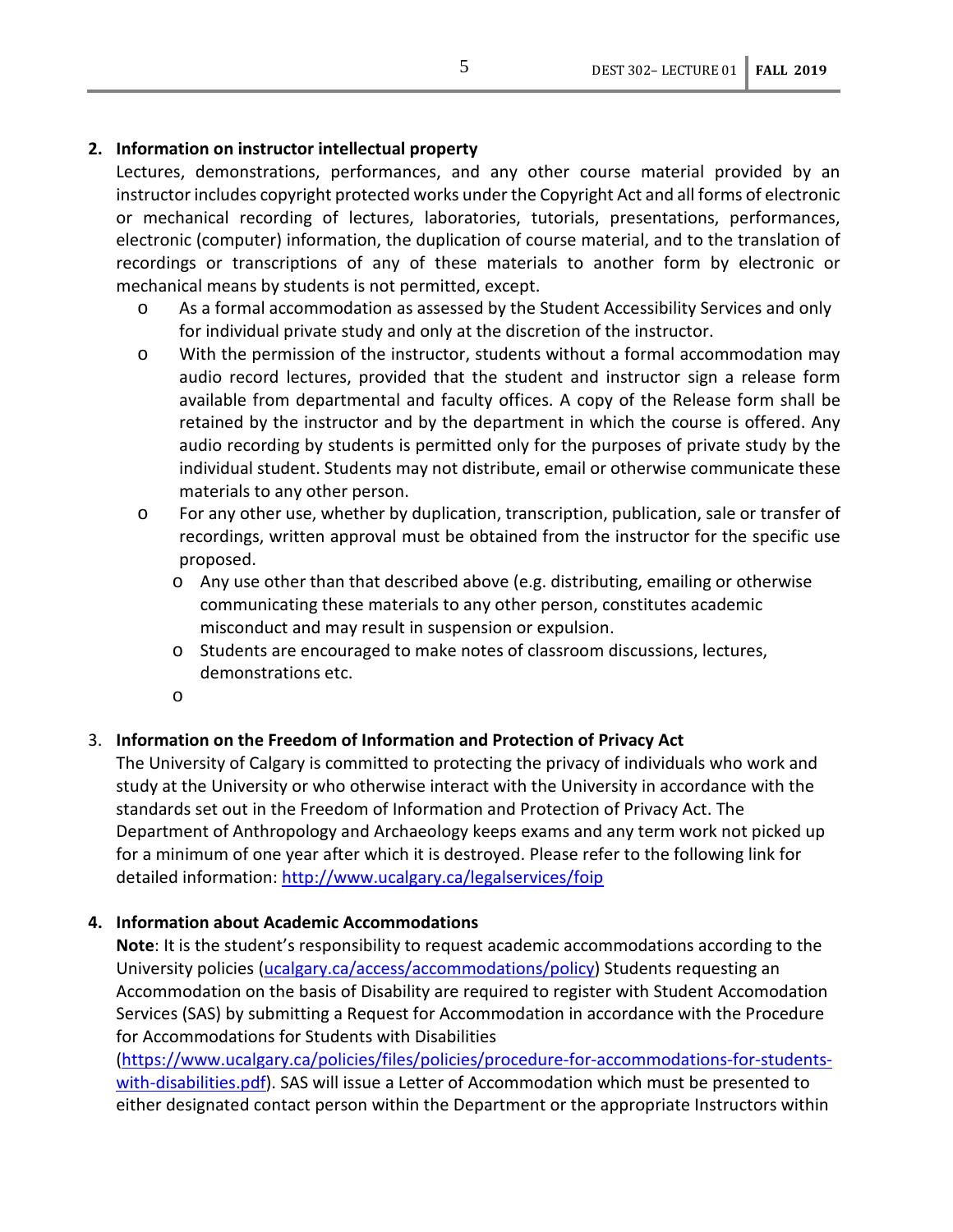10 days of the beginning of term. Students needing an Accommodation in relation to their coursework or to fulfil requirements for a graduate degree, based on a Protected Ground other than Disability, should communicate this need, preferably in writing, to their Instructor or the Department Head/Dean or to the designated contact person in their Faculty.

## **5. Plagiarism**

Using any source whatsoever without clearly documenting it is a serious academic offense. Consequences include failure on the assignment, in the course and possibly suspension or expulsion from the university. You must document not only direct quotations but also paraphrases and ideas where they appear in your text. A reference list at the end is insufficient by itself. Readers must be able to tell exactly where your words and ideas end and other people's words and ideas begin. This includes assignments submitted in non-traditional formats such as web pages or visual media, and material taken from such sources. Please consult your instructor if you have any questions regarding how to document sources.

#### **6. Internet and electronic communication device information**

The use of cell phones and other electronic is not allowed during lectures. Students may use computers in class, however, the instructor reserves the right to forbid students from using computers if their use is disruptive to the class. This may include chatting online, playing music or games etc. during class.

# **7. Use of e-mail:**

due to a high volume of e-mail messages received on a daily basis, students are advised to meet me either during my office hours or make an appointment with me on matters that require urgent attention. please note that e-mail messages can be sent to the wrong email address, can be accidentally deleted, and can be buried or may mysteriously disappear into cyberspace. all questions and requests should therefore be made in person, especially if they concern extensions and other urgent matters. i will normally reply emails within 72 hours, during regular business hours.

- Questions and information of general interest will be addressed in class or posted on Desire2Learn.
- Students are encouraged and required to use their ucalgary email accounts or Desire2Learn in all their communication with me and with peers.

## **8. Copyright Legislation:**

All **students** are required to read the University of Calgary policy on Acceptable Use of Material Protected by Copyright [\(www.ucalgary.ca/policies/files/policies/acceptable-use-of-material](http://www.ucalgary.ca/policies/files/policies/acceptable-use-of-material-protected-by-copyright.pdf)[protected-by-copyright.pdf\)](http://www.ucalgary.ca/policies/files/policies/acceptable-use-of-material-protected-by-copyright.pdf) and requirements of the copyright act [\(https://laws](https://laws-lois.justice.gc.ca/eng/acts/C-42/index.html)[lois.justice.gc.ca/eng/acts/C-42/index.html\)](https://laws-lois.justice.gc.ca/eng/acts/C-42/index.html) to ensure they are aware of the consequences of unauthorized sharing of course materials (including instructor notes, electronic versions of textbooks etc.). Students who use material protected by copyright in violation of this policy may be disciplined under the Non-Academic Misconduct Policy.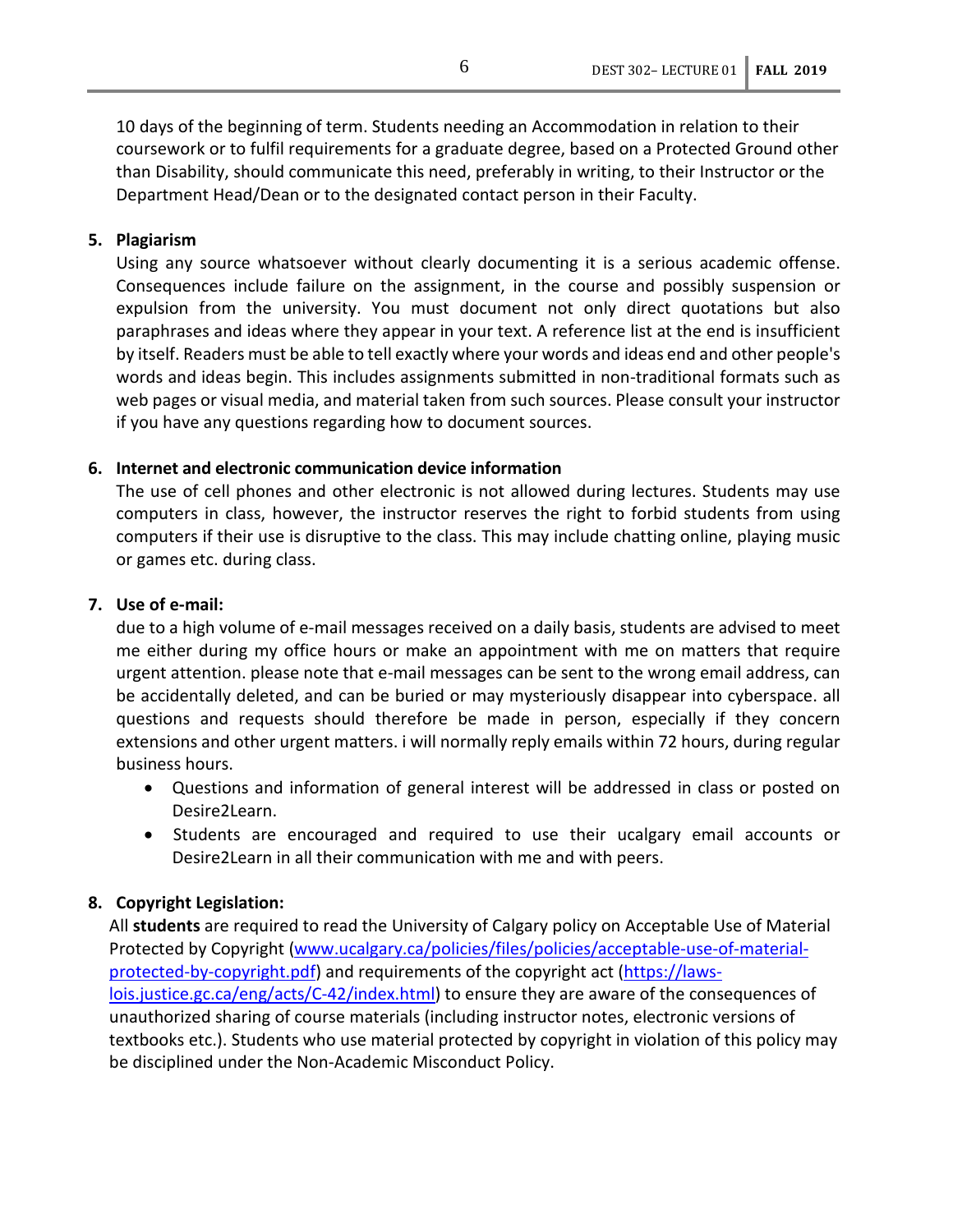## **PLAGIARISM AND CHEATING**

Plagiarism: "to steal and pass off the ideas or words of another as one's own" (Webster's). Plagiarism will not be tolerated and will automatically result in a failing grade for the submission. Any student caught plagiarizing will also be subject to additional University sanctions. Students are expected to be familiar with the Department of Anthropology and Archaeology's policy on intellectual honesty

# **DEFERRED EXAMS:**

A student who is absent from a test for legitimate reasons must discuss an alternative course of action with the instructor. The instructor at their discretion may transfer the percentage weight for the test to the final examination, if there is a final examination in the course, set another test, etc. An instructor will normally make this decision on the basis of verbal information provided by the student. In the event that an instructor feels that they cannot judge the veracity of the information provided, Students must be aware that they are responsible for payment of any charge associated with the medical assessment and documentation as this service falls outside the realm of services provided by the Provincial Health Care Plan. Deferral of the final exam requires Registrar approval.

## **ACADEMIC ACCOMMODATIONS**

# <http://www.ucalgary.ca/access/accommodations/policy>

Students needing an Accommodation because of a Disability or medical condition should communicate this need to Student Accessibility Services in accordance with the Procedure for Accommodations for Students with Disabilities

Students needing an Accommodation based on a Protected Ground other than Disability, should communicate this need, preferably in writing, to the instructor of this course.

## **ACADEMIC INTEGRITY**

Academic integrity is essential to the pursuit of learning and scholarship in a university, and to ensuring that a degree from the University of Calgary is a strong signal of each student's individual academic achievements. As a result, the University treats cases of cheating and plagiarism very seriously. Non-academic integrity also constitutes an important component of this program.

For detailed information on what constitutes academic and non-academic misconduct, please refer to the following link:<http://www.ucalgary.ca/pubs/calendar/current/k-2-1.html>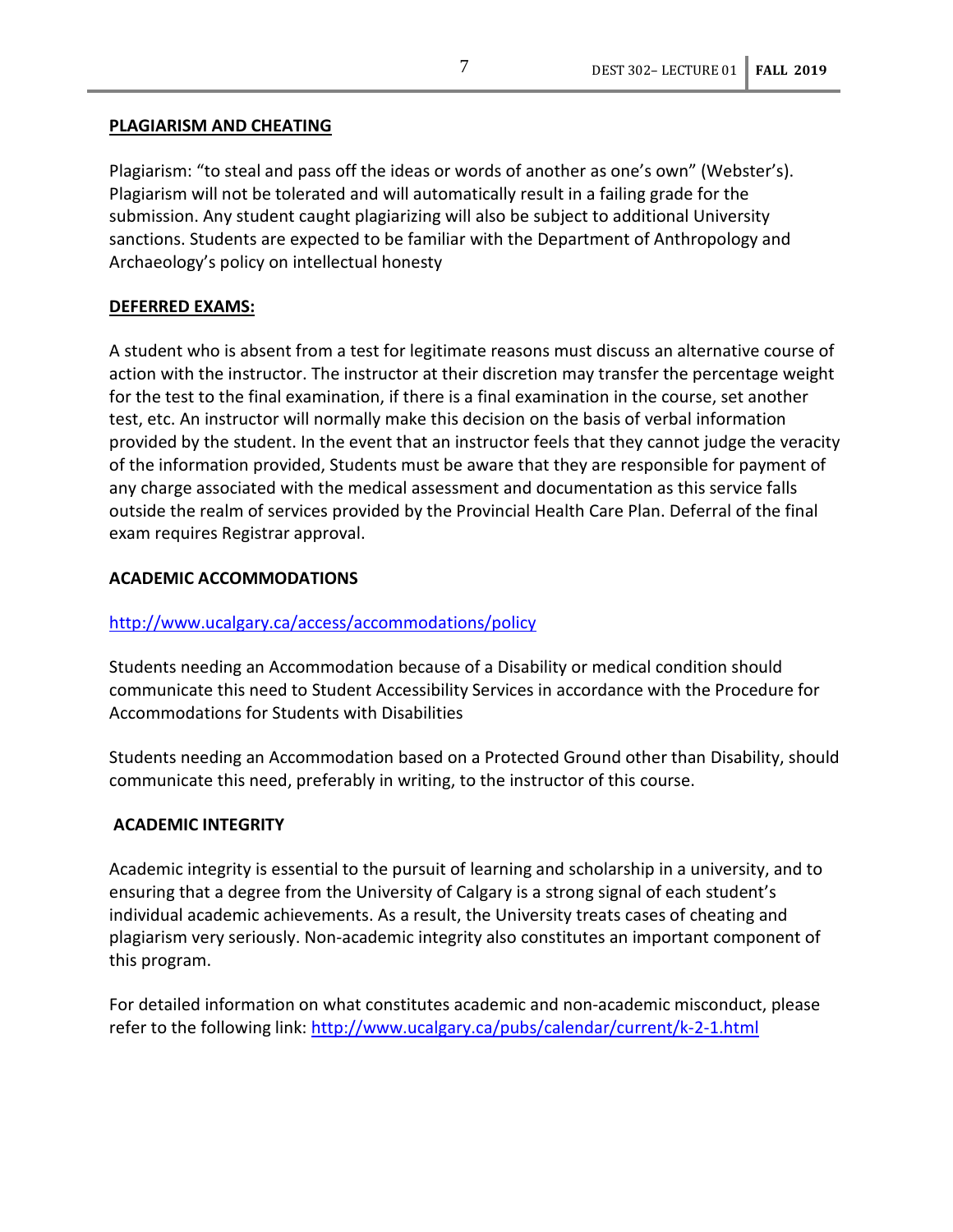All suspected cases of academic and non-academic misconduct will be investigated following procedures outlined in the University Calendar. If you have questions or concerns about what constitutes appropriate academic behavior or appropriate research and citation methods, you are expected to seek out additional information on academic integrity from your instructor or from other institutional resources.

Where there is a criminal act involved in plagiarism, cheating or other academic misconduct, e.g., theft (taking another student's paper from their possession, or from the possession of a faculty member without permission), breaking and entering (forcibly entering an office to gain access to papers, grades or records), forgery, personation and conspiracy (impersonating another student by agreement and writing their paper) and other such offences under the Criminal Code of Canada, the University may take legal advice on the appropriate response and, where appropriate, refer the matter to the police, in addition to or in substitution for any action taken under these regulations by the University

## **TEACHING EVALUATIONS / USRIS (Universal Student Ratings of Instruction)**

At the University of Calgary, feedback provided by students through the Universal Student Ratings of Instruction (USRI) survey provides valuable information to help with evaluating instruction, enhancing learning and teaching, and selecting courses. **Your responses make a difference, please participate!** Website: http://www.ucalgary.ca/usri/

## **Writing Across the Curriculum**

Writing skills are not exclusive to English courses and, in fact, should cross all disciplines. The University supports the belief that throughout their University careers, students should be taught how to write well so that when they graduate their writing abilities will be far above the minimal standards required at entrance. Consistent with this belief, students are expected to do a substantial amount of writing in their University courses and, where appropriate, members of faculty can and should use writing and the grading thereof as a factor in the evaluation of student work. The services provided by the Writing Support, part of the Student Success Centre, can be utilized by all undergraduate and graduate students who feel they require further assistance

**Emergency Evacuation Assembly Points**: In the event of an emergency that requires evacuation, please refer to the following link to become familiar with the assembly points for the class:<http://www.ucalgary.ca/emergencyplan/assemblypoints>

# **Freedom of Information and Protection of Privacy Act: Freedom of Information and Protection of Privacy Act**

The University of Calgary is committed to protecting the privacy of individuals who work and study at the University or who otherwise interact with the University in accordance with the